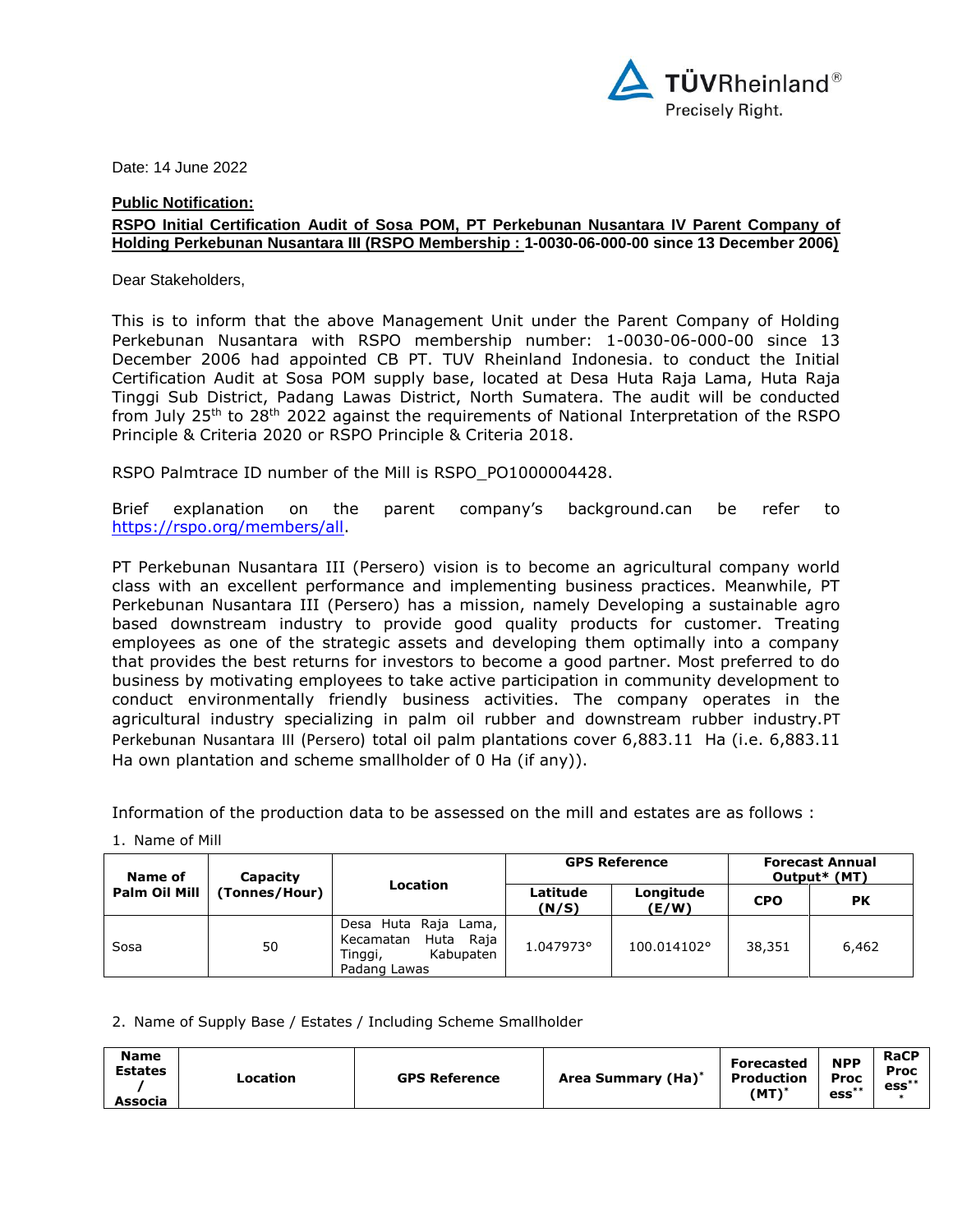

| tion |                                                                                              | Latitude  | Longitude   | Total<br><b>Certified</b><br>Area | <b>Planted</b><br>Area |         |  |
|------|----------------------------------------------------------------------------------------------|-----------|-------------|-----------------------------------|------------------------|---------|--|
| Sosa | Raja Lama,<br>Desa Huta<br>Huta<br>Raja<br>Kecamatan<br>Kabupaten<br>Tinggi,<br>Padang Lawas | 1.042294° | 100.011961° | 6,883.11                          | 5,737                  | 157,630 |  |
|      | Total                                                                                        | 6,883.11  | 5,737       | 157,630                           |                        |         |  |

**Note** :

\*) period of year .....

\*\*). Based on the year of planting and the history of land clearing activities

\*\*\*). Based on disclosure liability information and RaCP tracker on RSPO website

PT TUV Rheinland Indonesia is member of TÜV Rheinland Group, a global leader in independent testing and assessment services. Established in 1872, TÜV Rheinland Group has over 130 years of experience in providing various types of certifications as well as technical services for over 360 locations in 62 countries worldwide.

|  |  |  |  |  |  |  |  | The audit team for the audit consists of the following: |
|--|--|--|--|--|--|--|--|---------------------------------------------------------|
|--|--|--|--|--|--|--|--|---------------------------------------------------------|

| <b>Audite Team</b>                 | Role/Area of<br><b>Requirement</b>                                                           | <b>Qualification and Experience</b>                                                                                                                                                                                                                                                                                                                                                                                                                                                                                                                                                      |
|------------------------------------|----------------------------------------------------------------------------------------------|------------------------------------------------------------------------------------------------------------------------------------------------------------------------------------------------------------------------------------------------------------------------------------------------------------------------------------------------------------------------------------------------------------------------------------------------------------------------------------------------------------------------------------------------------------------------------------------|
| Naik Monang<br>Parlindungan Lingga | Lead Auditor - HCV,<br>SCCS,<br>Environment                                                  | He has attended some trainings i.e.<br>$\bullet$<br>ISPO Auditor, Quality Management System (QMS)<br>Auditor/Lead Auditor (ISO 9001:2008) by IRCA,<br>Environmental Management Systems Auditor/Lead<br>Audi-tor Conversion Training by IRCA (ISO 14001-<br>2004), Lead Auditor RSPO Training, HCVA Training<br>and RSPO SCCS Training (2016), Training ISO 37001<br>He has work experience such as i.e Field Assistant PT<br>$\bullet$<br>Sapta Karya Damai (2008-2013), Auditor in PT<br>Sucofindo (2013-2015), and Auditor in PT TUV<br>Rheinland Indonesia (2015-sekarang)            |
| Efrida                             | Auditor - Social<br>and Legal                                                                | She has attended some training i.e RSPO Lead Auditor<br>$\bullet$<br>Training, ISO 9001:2008 Lead Auditor train-ing (IRCA), ISPO<br>Lead Auditor Training (ISPO Commission), 5S and Social<br>Workshop, Kuala Lumpur.<br>She has work experience such as i.e Community<br>Development Staff at Wilmar International Plantation-Central<br>Kalimantan Project (2010-2012) and Technical Support<br>Department Sustainability Assurance in PT TUV Rheinland Indo-<br>nesia (2012-2016), Auditor ISPO (2016-sekarang) dan Auditor<br>RSPO (2016-current).                                   |
| Fakhrudin                          | Auditor - Best<br>Agricultureal<br>Practices,<br>Environment,<br>GHG, HCV, SCCS<br>and Legal | He has attended some training i.e RSPO Lead<br>$\bullet$<br>Auditor, ISPO Auditor, Quality Management System (ISO<br>9001) Lead Auditor, Occupational Health & Safety<br>(OHSAS 18001) Lead Auditor, Indonesian HSE<br>Management System (SMK3) Auditor, Indonesian HSE<br>Expert (Ahli K3 Umum), Indonesian HSE Expert in Oil &<br>Gas (Ahli K3 Migas), Environmental Impact Assesment<br>(AMDAL-A).<br>He has work experience such as i.e Experiennce in<br>$\bullet$<br>Consulting, Training and Auditing Quality, Environmental,<br>Safety Management System (PT.Surveyor Indonesia; |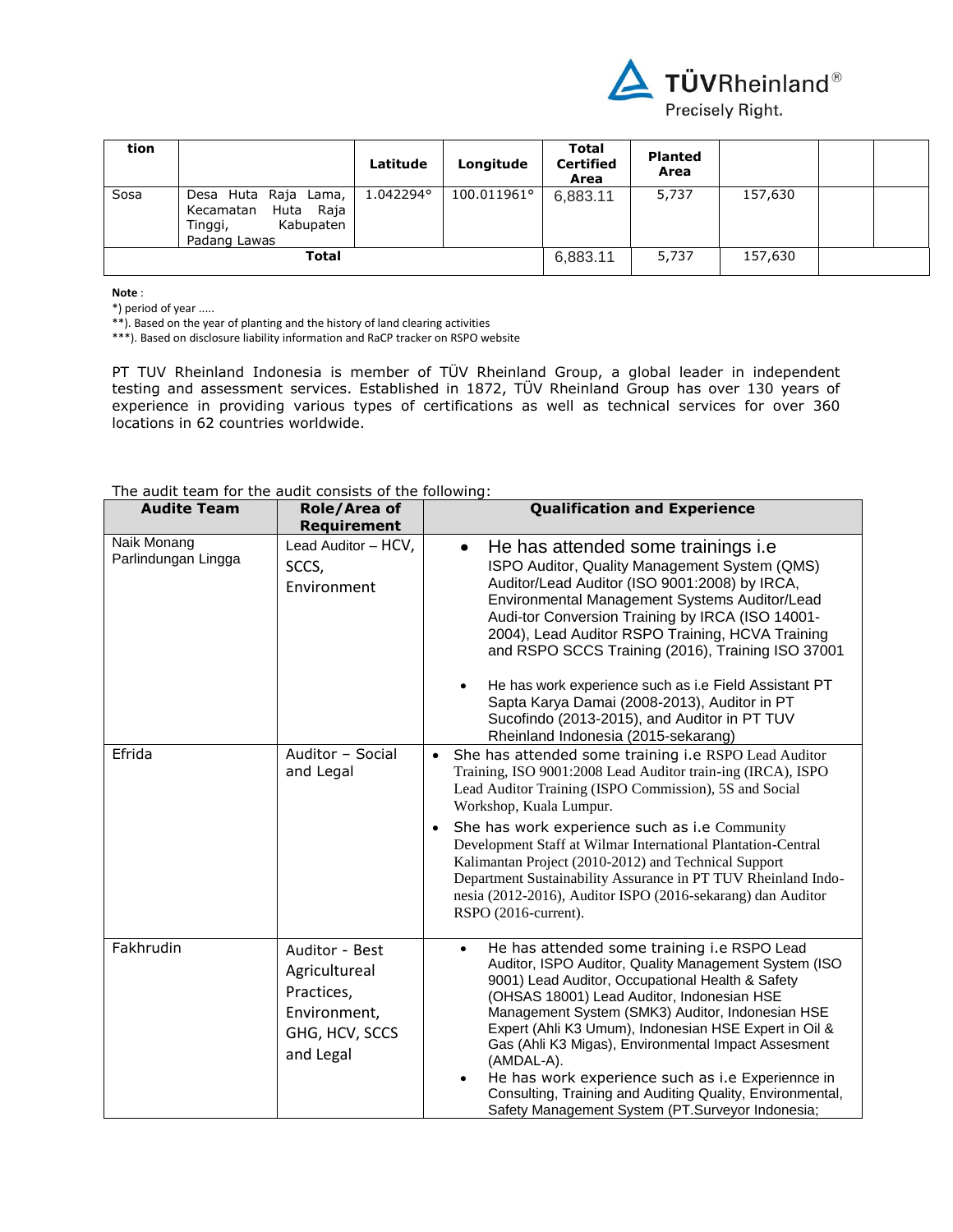

| <b>Audite Team</b> | Role/Area of<br><b>Requirement</b>         | <b>Qualification and Experience</b>                                                                                                                                                                                                                                                                                                                                                                                                                                                                                                                                                                                                                                                                                                                                                      |
|--------------------|--------------------------------------------|------------------------------------------------------------------------------------------------------------------------------------------------------------------------------------------------------------------------------------------------------------------------------------------------------------------------------------------------------------------------------------------------------------------------------------------------------------------------------------------------------------------------------------------------------------------------------------------------------------------------------------------------------------------------------------------------------------------------------------------------------------------------------------------|
|                    |                                            | 2003 - 2010). OHS Auditor in Chevron Drilling Rig<br>Operation (1999-2003). Quality Assurance Supervisor in<br>PT. Epson Batam, a subsidiary of Seiko Epson Corporation<br>$(1994 - 1998)$                                                                                                                                                                                                                                                                                                                                                                                                                                                                                                                                                                                               |
| Budi Setiawan      | Auditor -<br>Environment,<br>GHG and Legal | He has attending some trainings such as i.e<br>$\bullet$<br>Indonesian Sustainable Palm Oil (ISPO) Lead Auditor<br>Course by ISPO Commision; Quality Management<br>System (QMS) Auditor/Lead Auditor by IRCA (ISO<br>9001:2008); Environmental Management Systems<br>Auditor/Lead Auditor Conversion Training by IRCA (ISO<br>14001:2004); Calculation of Green House Gas at Palm<br>Oil Plantation by ISPO Commision; SVLK Auditor<br>Training by Ministry of Forestry; CoC Auditor by LEI;<br>PUB and Café training by ministry of tourism; HCV<br>Training; RSPO P&C and SCCS Training; AWS<br>Training; CORSIA<br>He has work experience such as i.e<br>Staff RSPO in PT MAS, Staff Planning & Analysis in PT Bakti<br>Sukses Mandiri; PT Mutu Hijau Indonesia, Jakarta as Technical |
|                    |                                            | Manag-er (2015-2016) and HR and finance manager (2014-<br>2015); Auditor in PT Mutu Hijau Indonesia (2010-2016), and<br>Auditor in PT TUV Rheinland Indonesia (2016-present).                                                                                                                                                                                                                                                                                                                                                                                                                                                                                                                                                                                                            |

PT TUV Rheinland Indonesia invites stakeholders to provide comments (if any) on any following matters related to the site for Audit. Comments are only accepted within 30 days from the date of this letter and will be considered in the audit.

Comments that are requested to be treated confidential or to remain anonymous, please insert "CONFIDENTIAL" in the subject of your reply.

Commenters will need to include the details below in case we need to contact you for further clarification on any issues that were raised.

| <b>Name</b>          | : Naik Monang Parlindungan Lingga |
|----------------------|-----------------------------------|
| <b>Position</b>      | : Lead Auditor                    |
| <b>Email Address</b> | monang.lingga@tuv.com             |
| Telp. Number         | $021 - 57944579$                  |